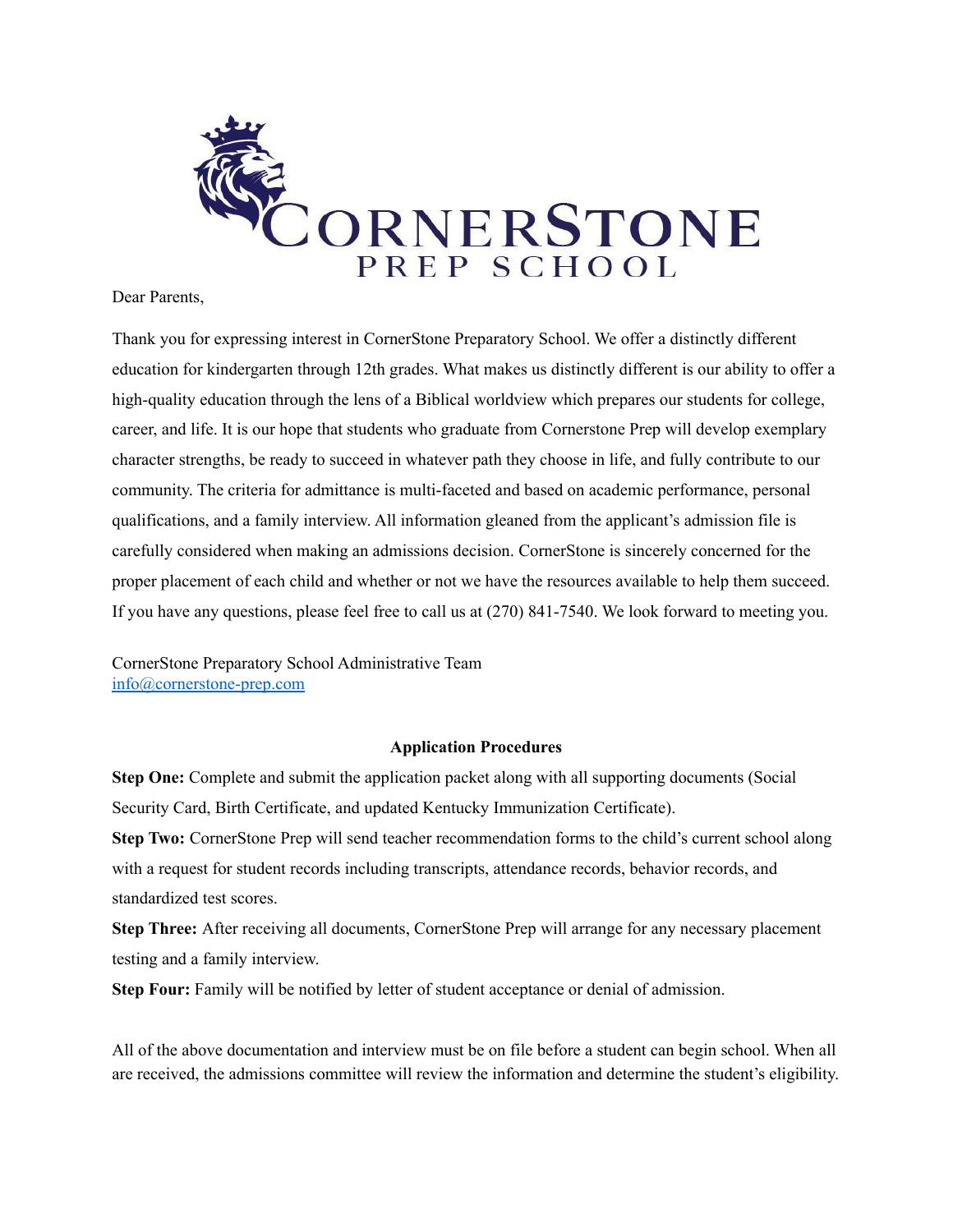## **CSPS Admissions Policy**

The criteria for admittance is multi-faceted and based on academic performance, personal characteristics, and a family interview. All information gleaned from the applicant's admission file is carefully considered when making an admissions decision. CornerStone is an outreach school that accepts students regardless of parental faith assuming parental consent to Biblical teachings integrated into all school programs.

The admissions committee selects students who they feel would benefit the most from the style of educational program we offer, with academics taught from a biblical worldview. Each student admitted must maintain academic and disciplinary standards or the student will be asked to leave CornerStone Preparatory School. We reserve the right to deny entrance to any student if, in the opinion of the administration, it is in the best interest of the school and the student.

We desire to educate as many young people as possible, but we are not presently equipped to handle those with severe academic or disciplinary problems or learning disabilities. Students with diagnosed learning difficulties may be admitted with supporting documentation, depending on resources available to accommodate their needs.We strive to meet individual student learning needs through differentiated instruction; however, we may not be able to accommodate all differences. If necessary, we can make referrals to professional counseling and/or testing programs if we are unable to meet a student's needs.

CornerStone Preparatory School makes no distinction in its admission or school policies regarding an individual student's race, color, or national and ethnic origin. Admission decisions are at the sole discretion of CornerStone Preparatory School.

Attending CornerStone Prep is a privilege, and in order to fulfill our mission, expectations for admission include the following:

- $\Box$  Positive character reference for student from recent classroom teacher (K-5) or math and English teachers (6-12)
- $\Box$  Current record of average to above average grades (primarily 'A' and 'B') in every subject (under most circumstances, CornerStone accepts only students performing at grade level or above).
- $\Box$  Current achievement test results indicating on or above grade level performance in every subject\*\*
- $\Box$  Current record of consistent timeliness (tardies) and attendance (absences) not due to illness or other extenuating factors
- $\Box$  Consistent positive behavior as noted on reference forms and student records with no suspensions or expulsions within one year of the date of action. Behavior infractions will be evaluated on a case by case basis and may require additional documentation, and does not guarantee admission. In general, students who have been expelled or asked to leave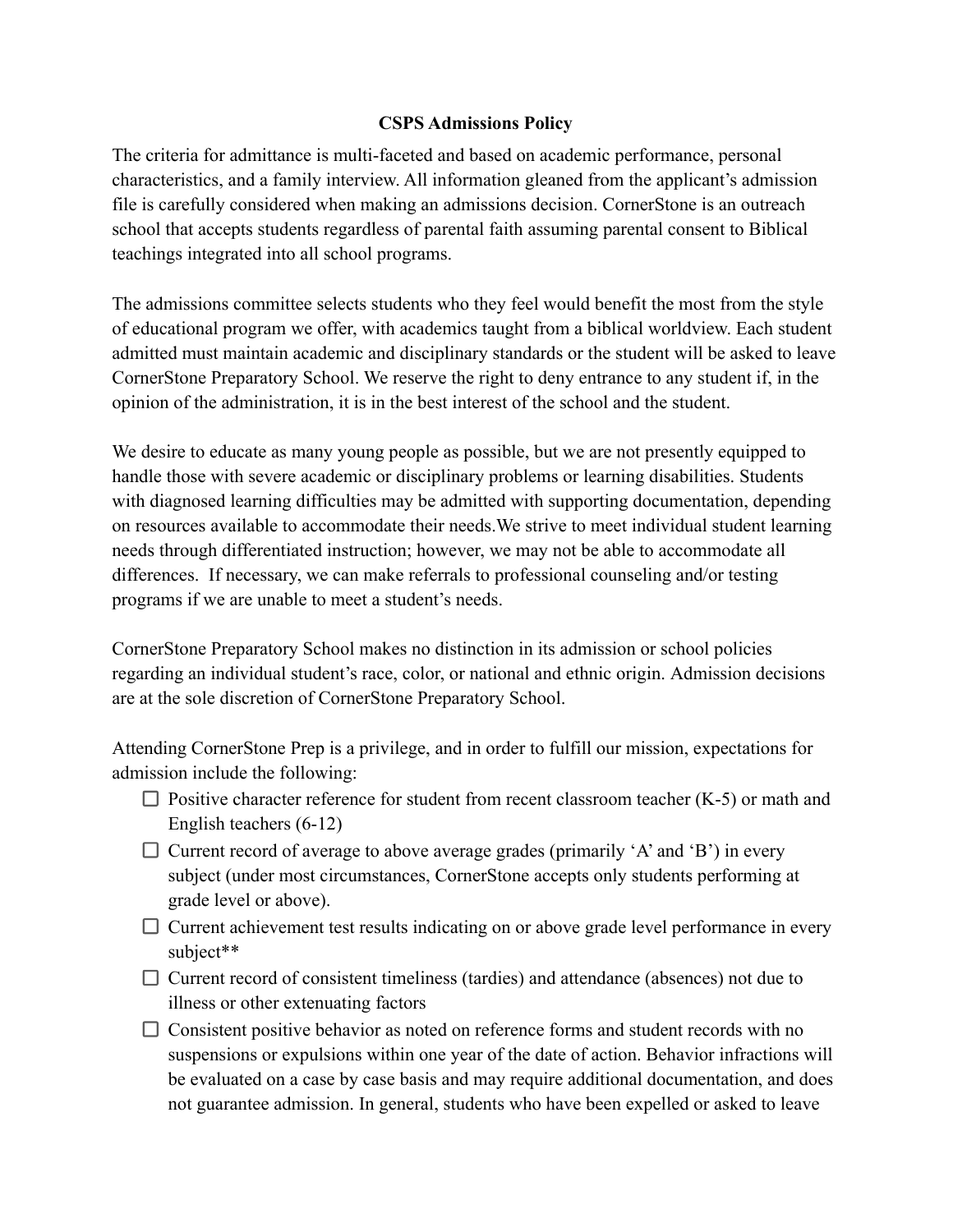other schools will not be admitted to CornerStone Preparatory School. Such students must wait at least one year and compile a good disciplinary and academic record before their application will be considered.

- $\Box$  Courteous and polite behavior
- $\Box$  Honor and respect demonstrated towards authority
- $\Box$  A teachable spirit and genuine desire to learn and grow socially and academically
- $\Box$  A respect for God's word and a willingness to be taught in a manner that acknowledges the Lordship of Christ over creation
- $\Box$  A growing ability to admit and accept responsibility for wrongs committed
- $\Box$  Supportive and engaged parents who have maintained healthy relationships with the administration and teachers at the student's present school
- $\Box$  Parents who embrace the need for students to become active, independent learners in an age-appropriate fashion
- $\Box$  Parental consent to Biblical teachings integrated into all school programs
- $\Box$  Parents who agree to the discipline and overall program of the school as outlined in the Student/Parent handbook.

\*\*Students entering Kindergarten will be screened to assess language and literacy development, number concepts, motor skills, and social development. In most cases, students must score at or above the cutoff score of 70 on the Brigance III Kindergarten Readiness Screen.

If students entering grades 1-2 do not have the results of a nationally normed standardized test taken within the last twelve months, they must complete entrance testing to determine admissibility or placement.

Students in grades 3-12 must submit, either separately or in prior student records, the results of a nationally normed standardized test taken within the last twelve months (e.g. KPREP, Iowa Assessments, ACT, Terra Nova). In most cases, students must score at or above average in percentiles or grade level equivalent or "meets" or "exceeds" or "proficient" or "distinguished" in all categories. In some cases, we may also conduct our own testing to determine admissibility or placement. Students in grades 5-12 will be asked to submit a writing sample during the admissions process.

Students in grades 11-12 wishing to enter a dual credit program with Madisonville Community College must meet the eligibility requirements for that program in addition to admission requirements for CornerStone Prep.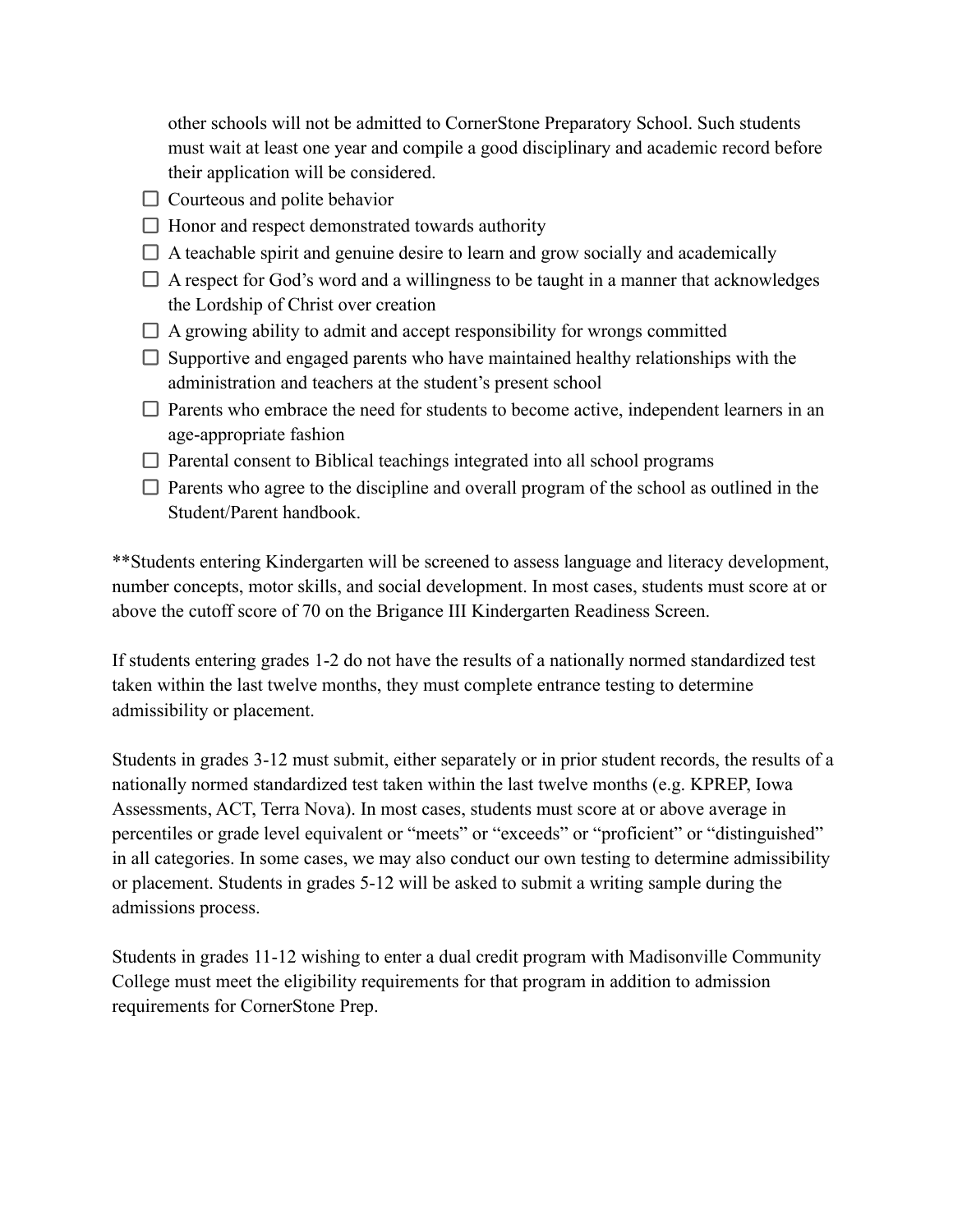# **CornerStone Preparatory School New Student Application**

Today's Date \_\_\_\_\_\_\_\_\_\_\_\_\_\_\_\_\_\_\_

*CornerStone Preparatory School makes no distinction in its admission or school policies regarding an individual student's race, color, or national and ethnic origin.*

| <b>Student Data</b>                                                                           |                 |                                                            |        |                       |
|-----------------------------------------------------------------------------------------------|-----------------|------------------------------------------------------------|--------|-----------------------|
| Applicant First Name                                                                          |                 |                                                            |        | Middle Name           |
|                                                                                               |                 |                                                            |        |                       |
| Gender _______ Grade Entering __________ Date of Birth __________________________ Age _______ |                 |                                                            |        |                       |
| Mailing Address ______________________________City _____________________________State ______  |                 |                                                            |        |                       |
|                                                                                               |                 |                                                            |        |                       |
|                                                                                               |                 |                                                            |        |                       |
| <b>Ethnicity</b>                                                                              |                 |                                                            |        |                       |
| $\Box$ 01 American                                                                            |                 | $\Box$ 03 Hispanic or                                      | П      | 05 White,             |
| Indian/Alaskan                                                                                |                 | Latino                                                     |        | non-Hispanic          |
| Native                                                                                        | $\Box$          | 04 Black/African                                           | $\Box$ | 06 Bi-racial or       |
| 02 Asian or Pacific<br>П                                                                      |                 | American,                                                  |        | multi-racial (check   |
| Islander                                                                                      |                 | non-Hispanic                                               |        | $1-5$ also)           |
| <b>Household Information</b>                                                                  |                 |                                                            |        |                       |
| Applicant lives with (check all that apply):                                                  |                 |                                                            |        |                       |
| Mother<br>П.                                                                                  | П               | Father                                                     | П      | Legal Guardian        |
| Stepmother<br>П                                                                               | □               | Stepfather                                                 | □      | Other                 |
| Applicant's parent(s):                                                                        |                 |                                                            |        |                       |
| $\Box$ Married                                                                                | $\Box$ Divorced | $\Box$ Separated                                           |        | $\Box$ Deceased       |
| If divorced, which parent holds legal responsibility for school and medical decisions?        |                 |                                                            |        |                       |
| (Please submit copies of all court documents regarding custody and educational decisions.)    |                 |                                                            |        |                       |
| <b>Father's Information</b>                                                                   |                 |                                                            |        |                       |
| Full Legal Name                                                                               |                 |                                                            |        |                       |
| Relationship to applicant:                                                                    |                 | <u> 1980 - John Stein, Amerikaansk politiker (</u> † 1920) |        |                       |
| $\Box$ Father                                                                                 |                 | $\Box$ Step-father                                         |        | $\Box$ Legal Guardian |
| Email Primary Language                                                                        |                 |                                                            |        |                       |
| Home Phone Cell Phone                                                                         |                 |                                                            |        |                       |
| Employer Name                                                                                 |                 |                                                            |        | Work Phone            |
| Mailing Address (if different from student)                                                   |                 |                                                            |        |                       |

 $City$   $$$$zip$   $xip$$$$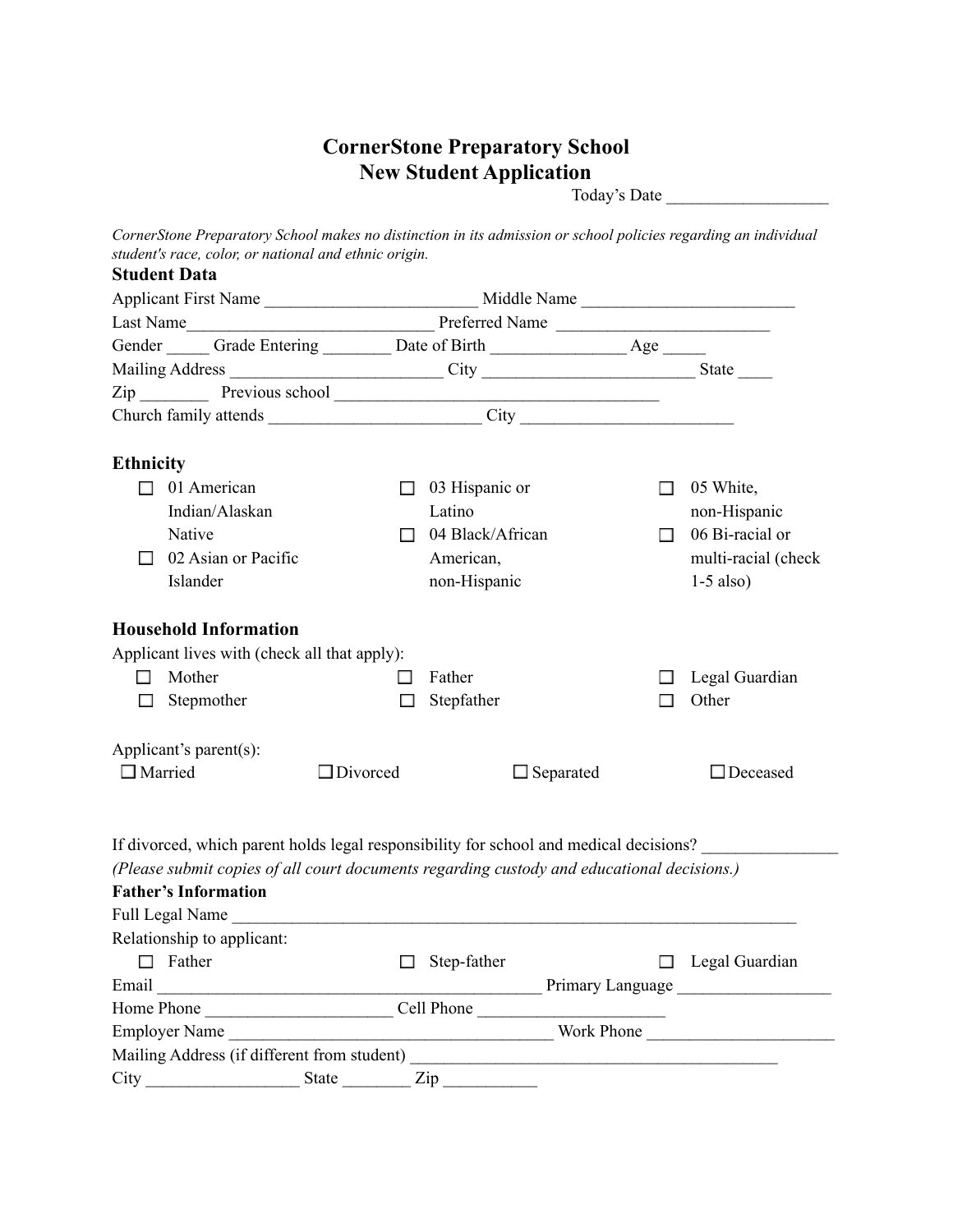#### **Mother's Information**

| Full Legal Name                                                                                                                            |                                                                                                                      |                  |                |
|--------------------------------------------------------------------------------------------------------------------------------------------|----------------------------------------------------------------------------------------------------------------------|------------------|----------------|
| Relationship to applicant:                                                                                                                 |                                                                                                                      |                  |                |
| $\Box$ Mother                                                                                                                              | Step-mother<br>П                                                                                                     | $\Box$           | Legal Guardian |
|                                                                                                                                            |                                                                                                                      |                  |                |
|                                                                                                                                            |                                                                                                                      |                  |                |
|                                                                                                                                            |                                                                                                                      |                  |                |
|                                                                                                                                            |                                                                                                                      |                  |                |
|                                                                                                                                            |                                                                                                                      |                  |                |
| Please provide a copy of legal documentation regarding custodial responsibilities.<br><b>Full Legal Name</b><br>Relationship to applicant: |                                                                                                                      |                  |                |
| Mother<br>П                                                                                                                                | Father                                                                                                               |                  | Legal Guardian |
| Stepmother<br>П                                                                                                                            | Stepfather<br><b>Tall</b>                                                                                            |                  | Other          |
|                                                                                                                                            |                                                                                                                      | Primary Language |                |
|                                                                                                                                            |                                                                                                                      |                  |                |
| <b>Employer Name</b>                                                                                                                       |                                                                                                                      | Work Phone       |                |
|                                                                                                                                            |                                                                                                                      |                  |                |
|                                                                                                                                            | <u> 1989 - Jan Stein Stein Stein Stein Stein Stein Stein Stein Stein Stein Stein Stein Stein Stein Stein Stein S</u> |                  |                |

#### **Persons Legally Prohibited from contacting student:**

| Full Legal Name | Relationship to Student | <b>Phone Number</b> | Other information |
|-----------------|-------------------------|---------------------|-------------------|
|                 |                         |                     |                   |
|                 |                         |                     |                   |

#### **Authorized Pick Up**

*My child has permission to be picked up by those listed on this form. In case of emergency pick up, the parents will be contacted. If parents cannot be reached, the school will contact those individuals listed on this form. If the information on this form needs to be changed, the parents should request the change in writing to the school office.*

| Full Legal Name | Known to Child As | Relationship to Child | <b>Best Phone Number</b> |
|-----------------|-------------------|-----------------------|--------------------------|
|                 |                   |                       |                          |
|                 |                   |                       |                          |
|                 |                   |                       |                          |
|                 |                   |                       |                          |
|                 |                   |                       |                          |
|                 |                   |                       |                          |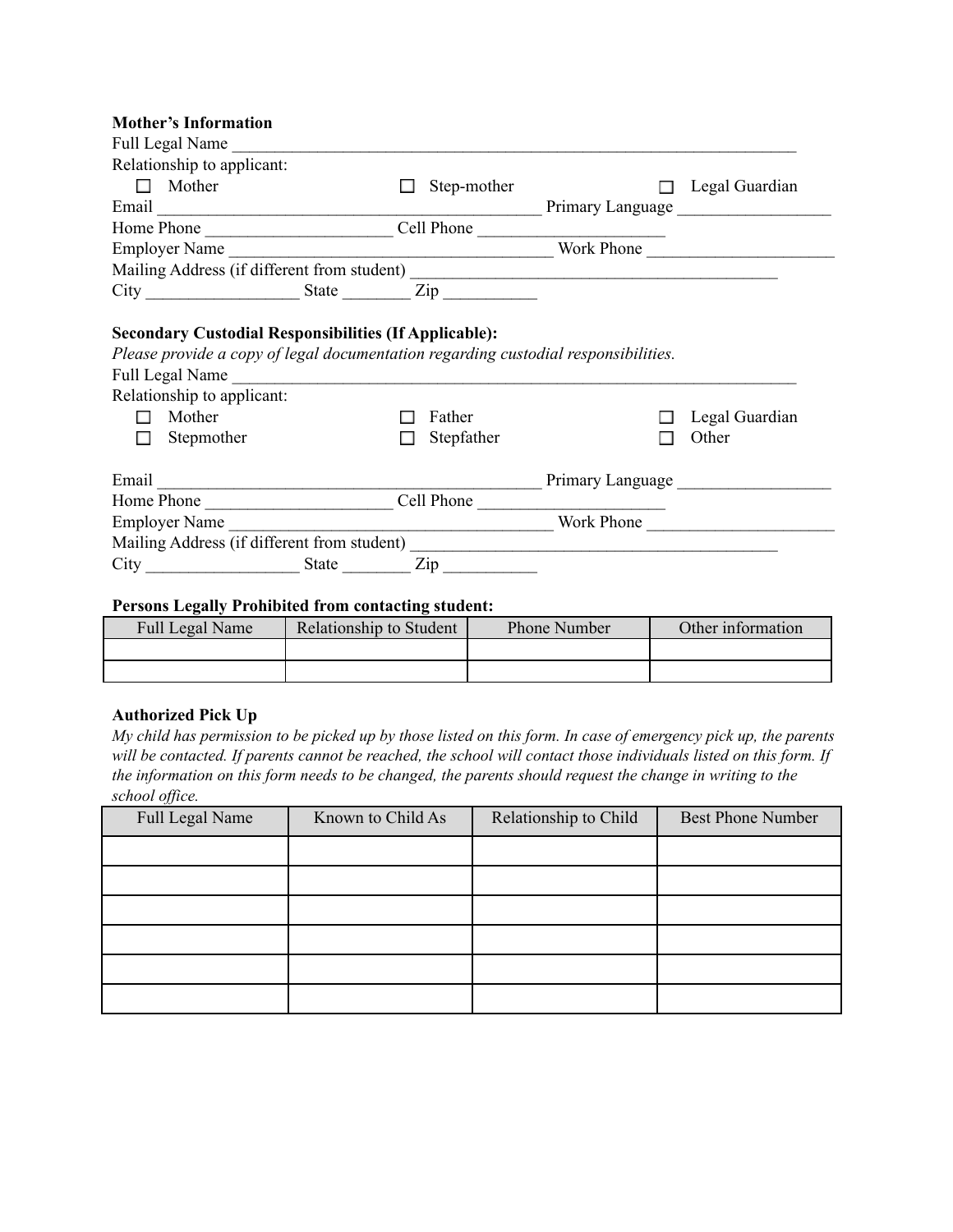Is your student medicated with any prescription medicine daily? Please list:

Is your student diagnosed with a medical condition? Please explain:  $\mathcal{L}_\text{max} = \mathcal{L}_\text{max} = \mathcal{L}_\text{max} = \mathcal{L}_\text{max} = \mathcal{L}_\text{max} = \mathcal{L}_\text{max} = \mathcal{L}_\text{max} = \mathcal{L}_\text{max} = \mathcal{L}_\text{max} = \mathcal{L}_\text{max} = \mathcal{L}_\text{max} = \mathcal{L}_\text{max} = \mathcal{L}_\text{max} = \mathcal{L}_\text{max} = \mathcal{L}_\text{max} = \mathcal{L}_\text{max} = \mathcal{L}_\text{max} = \mathcal{L}_\text{max} = \mathcal{$ Is your student allergic to any food, insects, or environmental allergens? Please list:  $\mathcal{L}_\text{max} = \mathcal{L}_\text{max} = \mathcal{L}_\text{max} = \mathcal{L}_\text{max} = \mathcal{L}_\text{max} = \mathcal{L}_\text{max} = \mathcal{L}_\text{max} = \mathcal{L}_\text{max} = \mathcal{L}_\text{max} = \mathcal{L}_\text{max} = \mathcal{L}_\text{max} = \mathcal{L}_\text{max} = \mathcal{L}_\text{max} = \mathcal{L}_\text{max} = \mathcal{L}_\text{max} = \mathcal{L}_\text{max} = \mathcal{L}_\text{max} = \mathcal{L}_\text{max} = \mathcal{$ Please indicate your hospital preference: Please note any other important information regarding your student's health or medical needs:  $\mathcal{L}_\text{max} = \mathcal{L}_\text{max} = \mathcal{L}_\text{max} = \mathcal{L}_\text{max} = \mathcal{L}_\text{max} = \mathcal{L}_\text{max} = \mathcal{L}_\text{max} = \mathcal{L}_\text{max} = \mathcal{L}_\text{max} = \mathcal{L}_\text{max} = \mathcal{L}_\text{max} = \mathcal{L}_\text{max} = \mathcal{L}_\text{max} = \mathcal{L}_\text{max} = \mathcal{L}_\text{max} = \mathcal{L}_\text{max} = \mathcal{L}_\text{max} = \mathcal{L}_\text{max} = \mathcal{$ **Release:** In case of emergency, accident, or serious illness to the student named on this form, in which medical treatment is required, I (parent/guardian) request the school to contact me. If the school is unable to reach me, my signature below authorizes school personnel to exercise their own judgment in making whatever arrangements necessary to transport the student to a hospital emergency room. **Parent/Guardian Signature**: \_\_\_\_\_\_\_\_\_\_\_\_\_\_\_\_\_\_\_\_\_\_\_\_\_\_\_\_\_\_\_\_\_\_\_\_\_ **Date**: \_\_\_\_\_\_\_\_\_\_\_\_\_\_\_\_\_\_ **Recommendations will be requested from your child's current teacher(s). Please list the name and email address of the current classroom teacher (grades K-5) or the English AND math teachers (grades 6-12): Name of teacher: and the set of teacher: Let us a set of teacher: Let us a set of teacher**: **Let us a set of teachers Let us a set of teachers Let us a set of teachers Let us a set of teachers Let us a set o Name** of teacher: **Email address: To the applicant's parent or guardian:** Complete the above information and read/sign the statement below.

 $\mathcal{L}_\text{max} = \mathcal{L}_\text{max} = \mathcal{L}_\text{max} = \mathcal{L}_\text{max} = \mathcal{L}_\text{max} = \mathcal{L}_\text{max} = \mathcal{L}_\text{max} = \mathcal{L}_\text{max} = \mathcal{L}_\text{max} = \mathcal{L}_\text{max} = \mathcal{L}_\text{max} = \mathcal{L}_\text{max} = \mathcal{L}_\text{max} = \mathcal{L}_\text{max} = \mathcal{L}_\text{max} = \mathcal{L}_\text{max} = \mathcal{L}_\text{max} = \mathcal{L}_\text{max} = \mathcal{$ 

*For the child named above, I hereby waive my right to access this recommendation and authorize the person completing the recommendation form to provide an evaluation and all relevant information to the designated school(s) for the purposes of my child's admission application. This form is only one piece* used in the admissions process and will not become part of the applicant's permanent record. I also grant *permission to CornerStone Preparatory School to contact the recommender for clarification or questions about the information provided.*

| <b>Parent/Guardian Signature:</b> | <b>Date:</b> |
|-----------------------------------|--------------|
|-----------------------------------|--------------|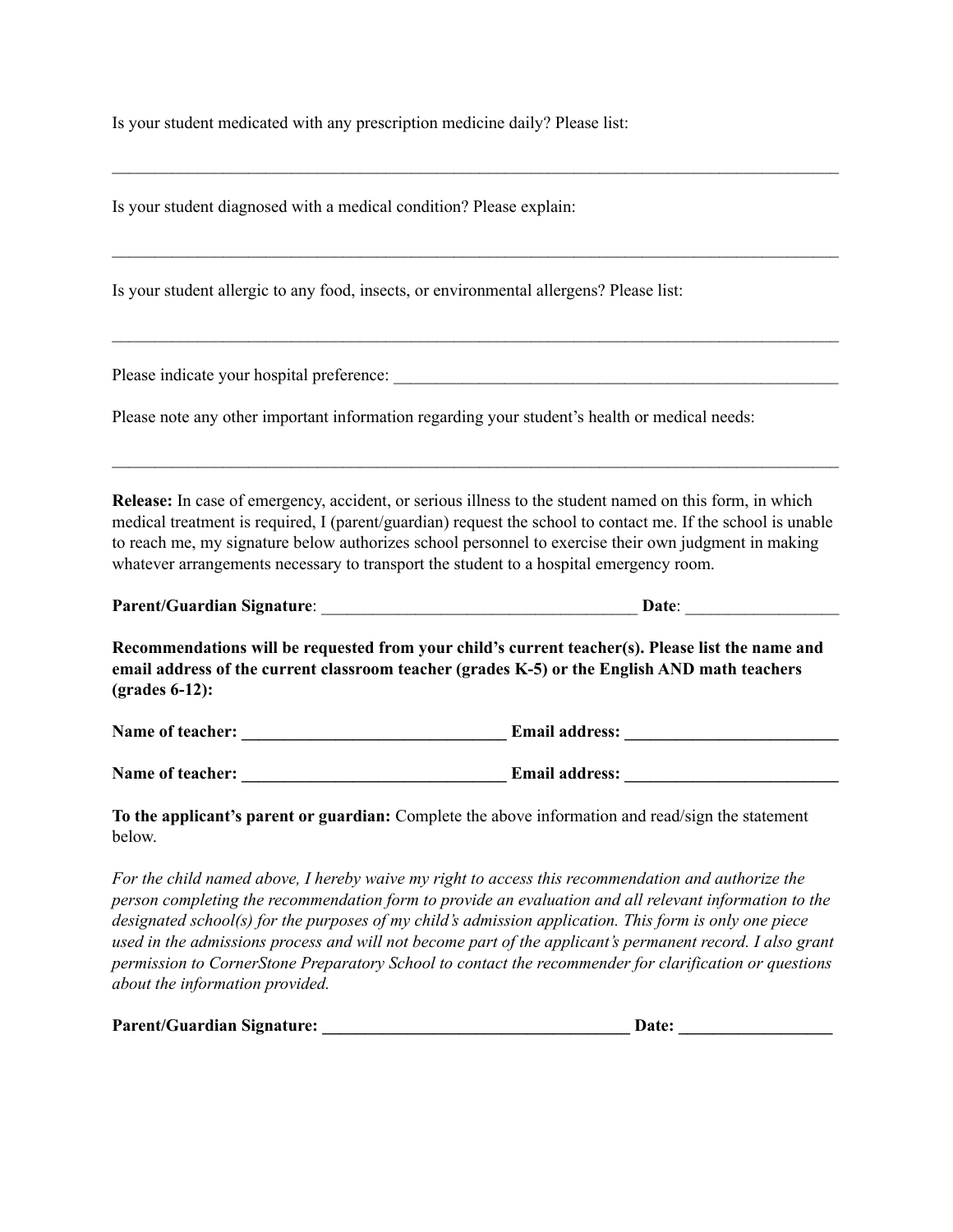#### **Parent Questionnaire**

What is your primary reason for your child(ren) to attend CornerStone Preparatory School?

Please give a short explanation of who you understand Jesus Christ to be and what his death and resurrection means to you and your relationship to him.

What is your understanding of Christian school education? How do you see the relationship between our school and your home when it comes to educating your child(ren)?

Please provide your brief parental perspective on your child. Include your child's strengths and abilities, special interests, areas of concern, and his/her relationship with God. We appreciate your assistance in helping us to know your child better.

Is there anything significant we should know that might affect your child's physical or emotional wellbeing?

Does or has your child ever had a 504 plan or IEP at a previous school? If yes, please explain.

Has your child ever been retained or asked not to return to their current school? If yes, please explain.